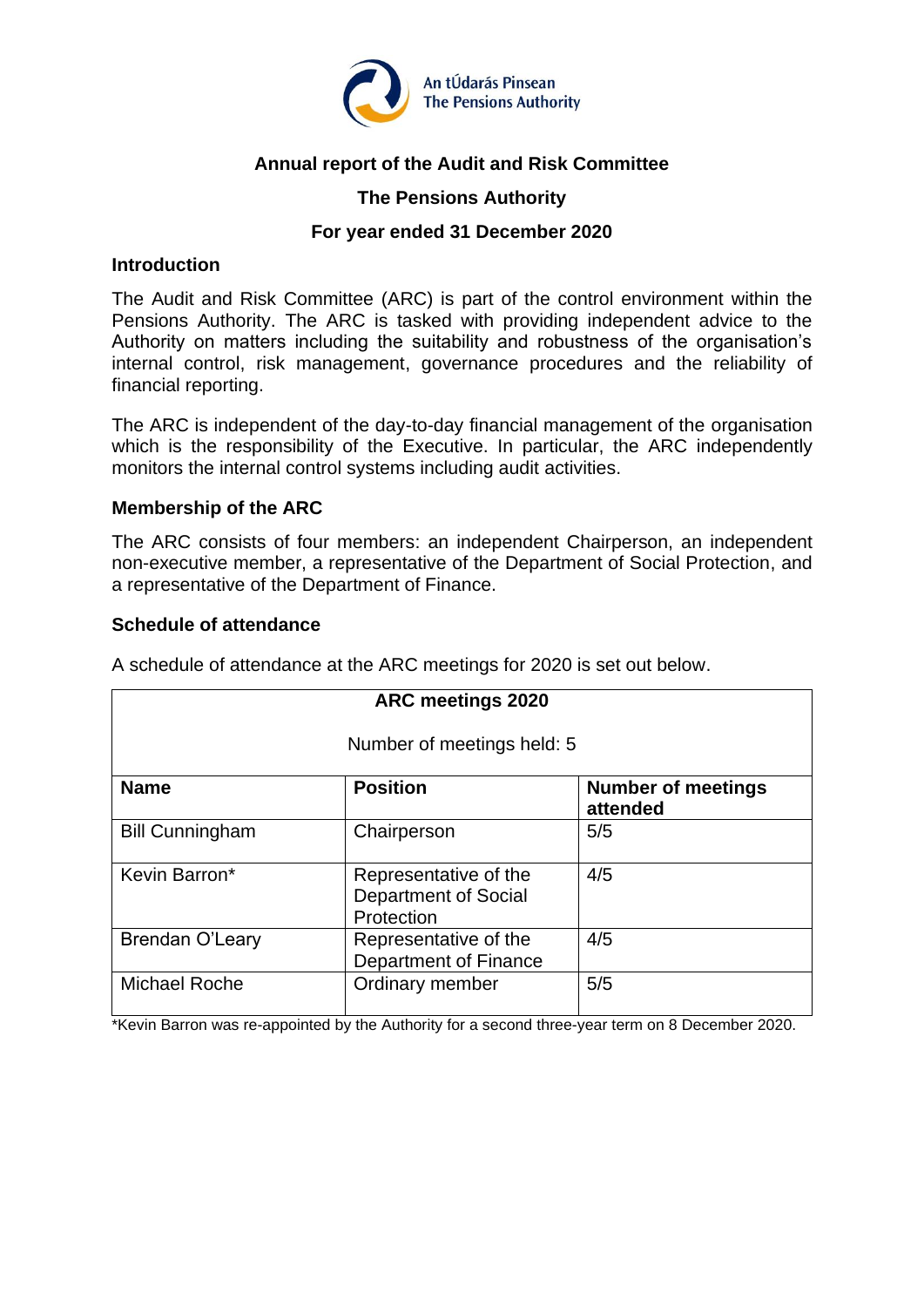

## **ARC Charter**

The ARC's terms of reference are set out in its Charter. The ARC conducted its annual review of the Charter during 2020 and it was approved by the Authority on 8 December 2020.

## **Work of the ARC in 2020**

The ARC, in fulfilling the requirements of its advisory function, assessed the performance of the key elements of the systems of internal control in operation in the Authority in 2020. The ARC held its meetings remotely during 2020 in compliance with Government Covid-19 restrictions and guidelines.

#### **Internal audit**

Internal audit provides an objective evaluation of, and opinion on, the overall adequacy and effectiveness of the Authority's system of governance, risk management and internal controls. The 2020 internal audit work programme was approved by the ARC. The ARC met with the internal auditors to discuss the outcome of the audit findings and monitored the implementation of audit recommendations by the Executive throughout 2020. The ARC also met with the Internal Auditors with no executive members present. The audits were conducted remotely in 2020.

| Internal controls audit completed in 2020                      |                                                                                                                                                                                                                                                                                                                                                                                      |  |  |
|----------------------------------------------------------------|--------------------------------------------------------------------------------------------------------------------------------------------------------------------------------------------------------------------------------------------------------------------------------------------------------------------------------------------------------------------------------------|--|--|
| High level review of<br>internal controls in<br>the Authority. | The objective of the audit was to provide the ARC with an<br>opinion on the level of reliance that can be placed on the<br>operation of the Authority's internal controls.                                                                                                                                                                                                           |  |  |
| Outcome of the<br>audit                                        | The audit assessment indicates that significant assurance<br>can be placed on the sufficiency and operation of the<br>Authority's internal control framework. The audit also<br>confirmed that controls have continued to operate as<br>intended during movement restrictions in place due to the<br>Covid-19 pandemic. Management is addressing the 2 low<br>level findings raised. |  |  |

Details of the 2020 audit work programme are set out below.

| <b>Culture audit completed in 2020</b>                     |                                                                                                                                                                                                                             |  |
|------------------------------------------------------------|-----------------------------------------------------------------------------------------------------------------------------------------------------------------------------------------------------------------------------|--|
| Review of<br>organisational<br>culture in the<br>Authority | The objective of the audit was to provide the ARC with an<br>opinion on the organisation's cultural characteristics and<br>determine how they support the achievement of the<br>organisation's success.                     |  |
| Outcome of the<br>audit                                    | The internal auditors concluded that the Authority's policies<br>and procedures, practices and actions to promote and<br>develop its culture are satisfactory. Management is<br>addressing the 2 low level findings raised. |  |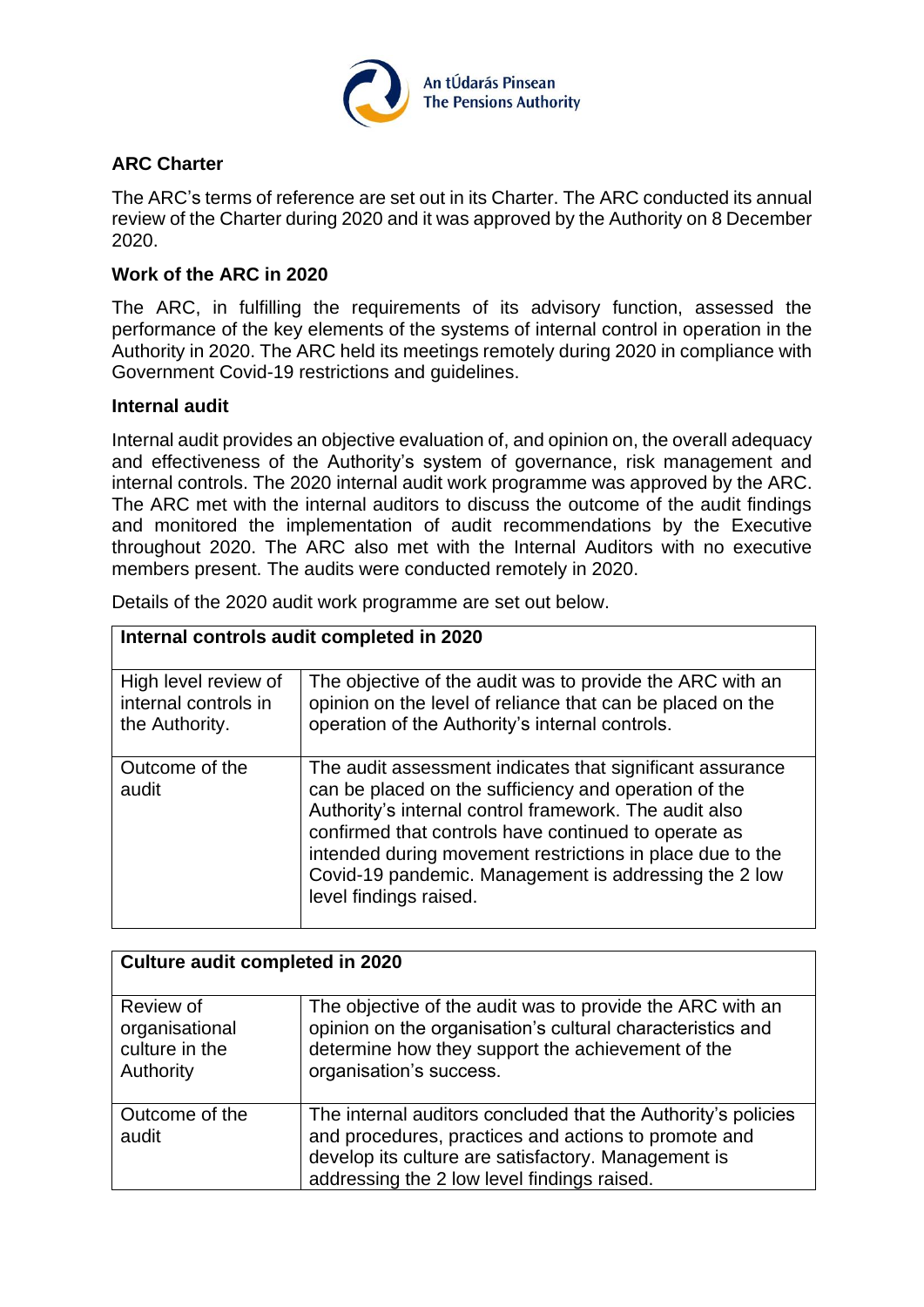

# **IT security audit**

An IT security audit was completed in Q3 2020. The audit was divided into two parts: the first examined specific areas of the ICT infrastructure and the second part carried out penetration testing of the Pensions Data Register (PDR) system.

The Executive have worked through resolving the issues raised in the audit report in order of priority. The Executive confirmed in a presentation to the ARC in March 2021 that all the issues raised in the audit report that were feasible to fix had been attended to. The Executive also noted that any issues that were not addressed did not, in their opinion, represent a substantial risk to the Authority.

The Authority is currently planning to move as many of its ICT systems as possible to infrastructure and services offered by the Office of the Government Chief Information Office (OGCIO) later in 2021. Progressing this migration project.is a key priority for the Authority and the remaining issues raised in the IT security audit will be addressed in the infrastructure design.

## **External audit**

The external auditor of the Authority is the Comptroller and Auditor General (C&AG). The ARC considered the findings of the C&AG annual audit and met with the C&AG team, to discuss the audit findings. The ARC monitored the implementation of audit recommendations by the Executive throughout 2020. The ARC also met with the C&AG team with no executive members present. The audit was conducted remotely in 2020.

A summary of the audit is set out below.

| Audit completed in 2020                                   |                                                                                                                                                             |  |
|-----------------------------------------------------------|-------------------------------------------------------------------------------------------------------------------------------------------------------------|--|
| Audit of the<br>Authority's financial<br>statements 2019. | To provide independent assurance on the truth and fairness<br>of the financial statements of the organisation.                                              |  |
| Outcome of the<br>audit                                   | The C&AG issued an unqualified audit opinion for the<br>Authority's 2019 financial statements. Management is<br>addressing the 3 low level findings raised. |  |

# **Finance oversight**

The ARC has no responsibility for the day-to-day financial management or operations of the organisation which is the responsibility of the Executive. During 2020, the ARC reviewed expenditure against budget each quarter, and examined and discussed with the Executive the reasons for any material variances from planned expenditure. The ARC reviewed the investments of the Authority each quarter. The ARC also monitored the future cash flows of the Authority in the light of significant planned capital expenditures and received reports on the progress on the relevant projects.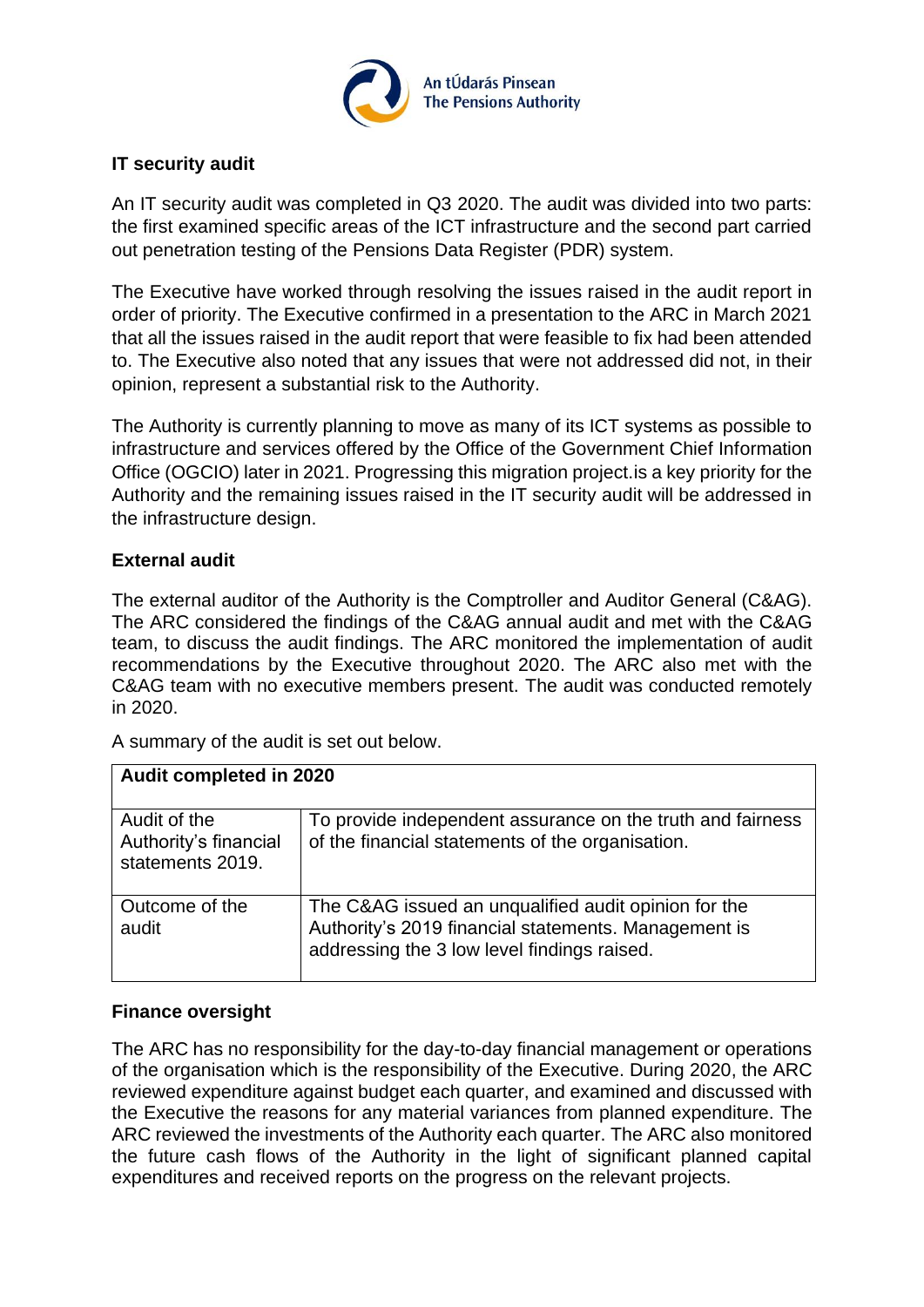

The ARC also reviewed and provided comments to the Authority on:

- the 2021 budget, and
- the fee recommendation for 2021.

## **Risk management**

A risk register is compiled and managed by the Executive and identifies key risks facing the Authority and the actions being taken by the Executive, to the extent possible, to mitigate those risks. The ARC reviewed the risk management policies and practices of the Authority and conducted a quarterly review of the Authority's risk register and provided feedback to the Authority on their quarterly review of the risk register.

During 2020, the ARC reviewed with the Executive the Authority's risk appetite, risk management policy and procedures and the implementation of the recommendations from the 2019 internal audit of the risk management process. The risk management process was updated to make the risk scoring, control effectiveness and risk monitoring clearer and more informative.

The ARC is satisfied that the process of identifying, assessing and addressing key risks is sufficiently robust to ensure that an effective system of risk management was in place in the Authority in 2020.

## **Plan for 2021**

As the Authority continues to implement forward-looking risk-based supervision in line with the requirements of the IORP II Directive, challenges will arise in ensuring that the right mix of employees is in place to deliver this model of supervision. The Authority will also continue to incur significant capital investment in developing the IT infrastructure and data systems necessary to support the new supervisory regime and to meet increased internal and EU data reporting obligations.

The growth in employee numbers and the development of the IT infrastructure and data systems will have a considerable impact on expenditure in the coming year which will need to be monitored closely.

In addition to the programme of work set out in its charter, the ARC will monitor the impact these challenges will have on the maintenance of a robust system of internal control and risk management within the Authority and on the financial resources available to the Authority.

#### **Corporate governance**

During 2020, the ARC received updates from the Pensions Regulator on the supervision activities of the Authority and on matters including pensions reform initiatives, the transposition of the IORPS II Directive, IT systems development and data management projects, fee income and human resources.

The ARC, as a matter of course, meets for a short period, with no Executive members present, at the end of each of its meetings.